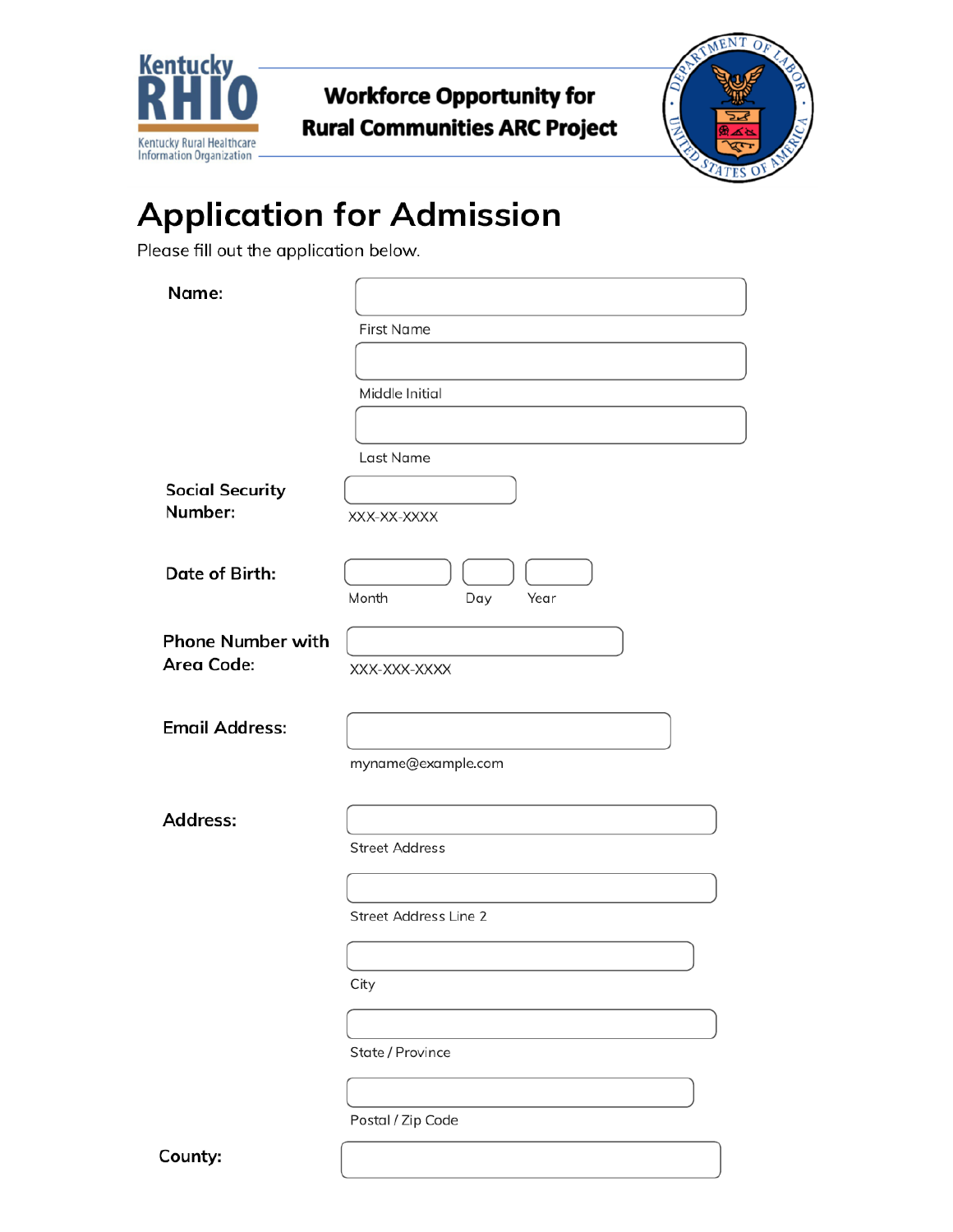| Gender:<br>Circle One                      | Male                                      |
|--------------------------------------------|-------------------------------------------|
|                                            | Female                                    |
|                                            | Prefer not to disclose                    |
|                                            | Non-Binary                                |
|                                            |                                           |
| Are you a citizen of<br>the United States? | Yes                                       |
|                                            | No                                        |
| Are you authorized                         | Yes                                       |
| to work in the United<br>States?           | No                                        |
|                                            |                                           |
| If you selected male                       | Yes                                       |
| as your gender, are<br>you registered for  | No                                        |
| <b>Selective Service?</b>                  |                                           |
|                                            | American Indian or Alaska Native          |
| Ethnicity:                                 | Asian                                     |
|                                            | <b>Black or African American</b>          |
|                                            |                                           |
|                                            |                                           |
|                                            | Hispanic or Latin                         |
|                                            | Native Hawaiian or Other Pacific Islander |
|                                            | Other                                     |
|                                            | $\Box$ White                              |
| <b>Marital Status:</b>                     | Single                                    |
|                                            | Married                                   |
|                                            | Divorced                                  |
|                                            | Married but Separated                     |
|                                            | Yes                                       |
| Have you served in<br>the military?        | No                                        |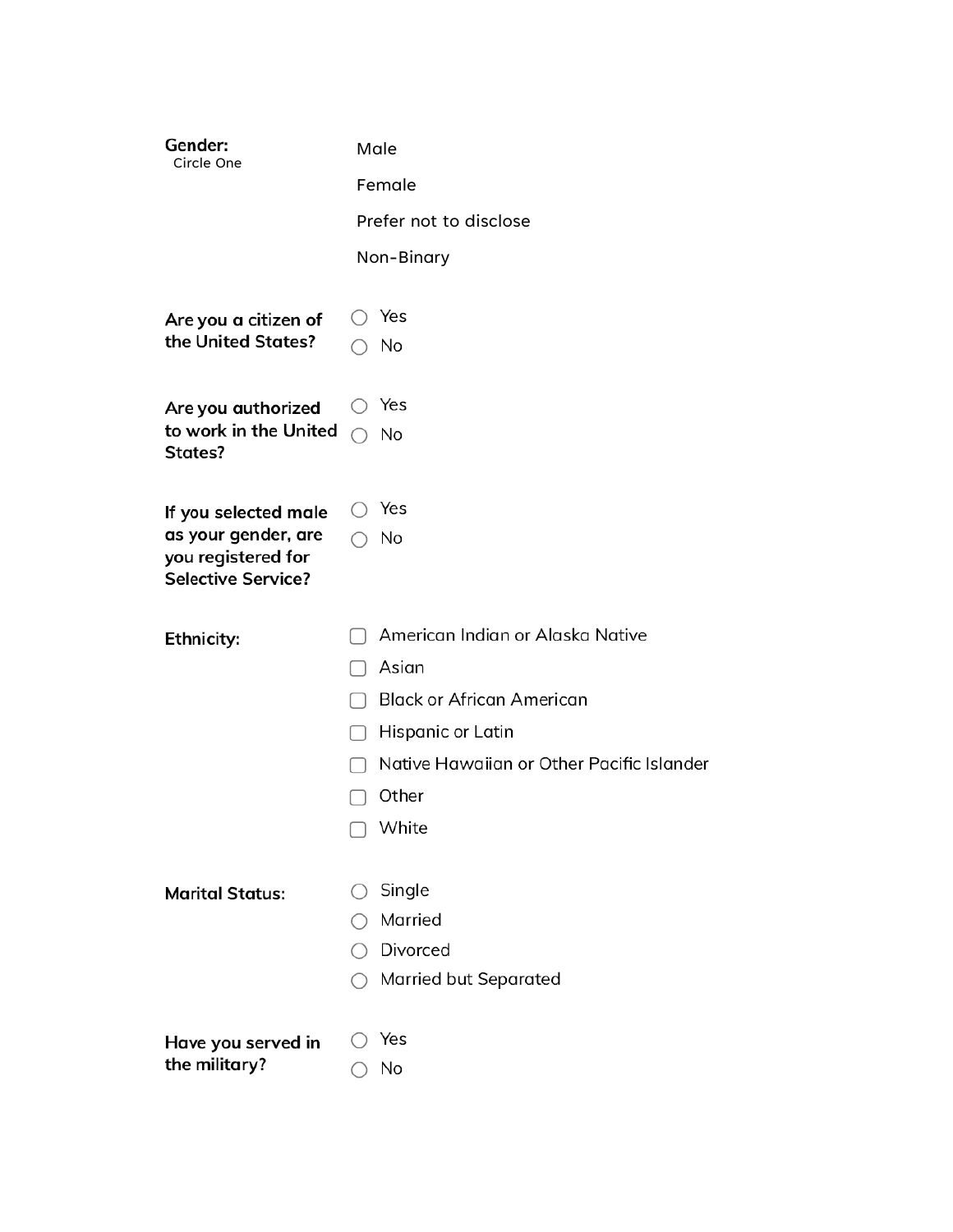#### **References**

|                                               | Please list 3 recovery related references. You will need each reference |
|-----------------------------------------------|-------------------------------------------------------------------------|
|                                               | to write you a short letter of reccomendation and attach it to this     |
| application.                                  |                                                                         |
| Name:                                         | First and Last Name                                                     |
| <b>Email Address:</b>                         | ex: myname@example.com                                                  |
| <b>Phone Number with</b><br><b>Area Code:</b> | XXX-XXX-XXXX                                                            |
| Relationship                                  |                                                                         |
| Name:                                         | First and Last Name                                                     |
| <b>Email Address:</b>                         | ex: myname@example.com                                                  |
| <b>Phone Number with</b><br><b>Area Code:</b> | XXX-XXX-XXXX                                                            |
| Relationship                                  |                                                                         |
| Name:                                         | <b>First and Last Name</b>                                              |
| <b>Email Address:</b>                         | ex: myname@example.com                                                  |
| <b>Phone Number with</b><br><b>Area Code:</b> | XXX-XXX-XXXX                                                            |
| Relationship                                  |                                                                         |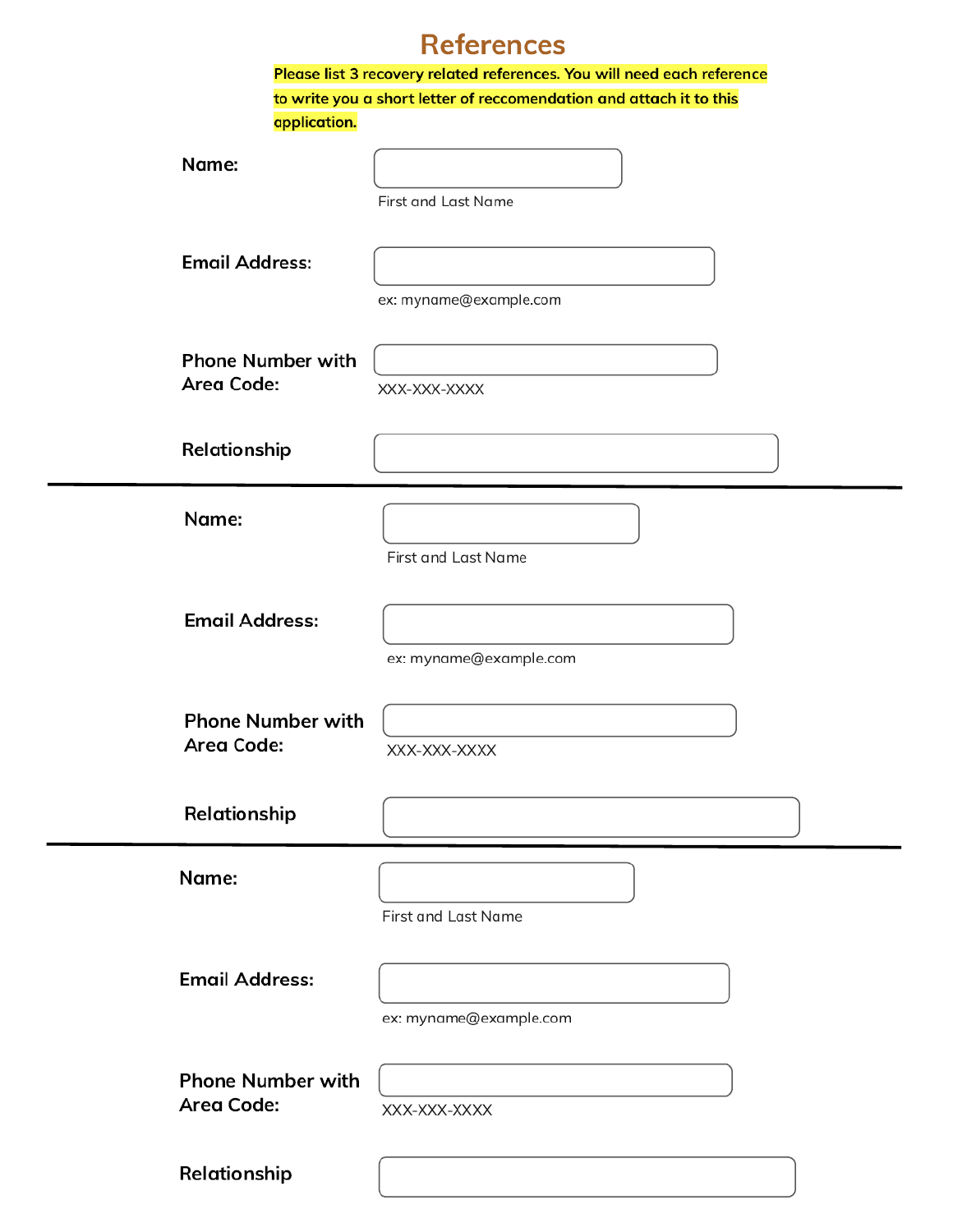## **Referral to Program**

| How did you hear<br>about this program? | Achieving Recovery<br>Together                                   | $\bigcirc$ Horizon Health                                   |
|-----------------------------------------|------------------------------------------------------------------|-------------------------------------------------------------|
|                                         | Appalachian KY<br><b>Health Care Access</b><br>Network           | Kentucky Career<br>Center                                   |
|                                         | AppHarvest                                                       | Pathways                                                    |
|                                         | Northeast Kentucky<br>Substance Use<br><b>Response Coalition</b> | Kentucky Rural<br>Healthcare<br>Information<br>Organization |
|                                         | St. Claire HealthCare $\bigcirc$                                 | <b>KRHIO Website</b>                                        |
|                                         | <b>Other</b>                                                     |                                                             |
| <b>Name of Person</b><br>referring you: | <b>First and Last Name</b>                                       |                                                             |

#### Tell us about yourself

1. What motivated you to apply to this program?

2. What makes you a good candidate for this program?

3. What do you hope to achieve by participating in this program?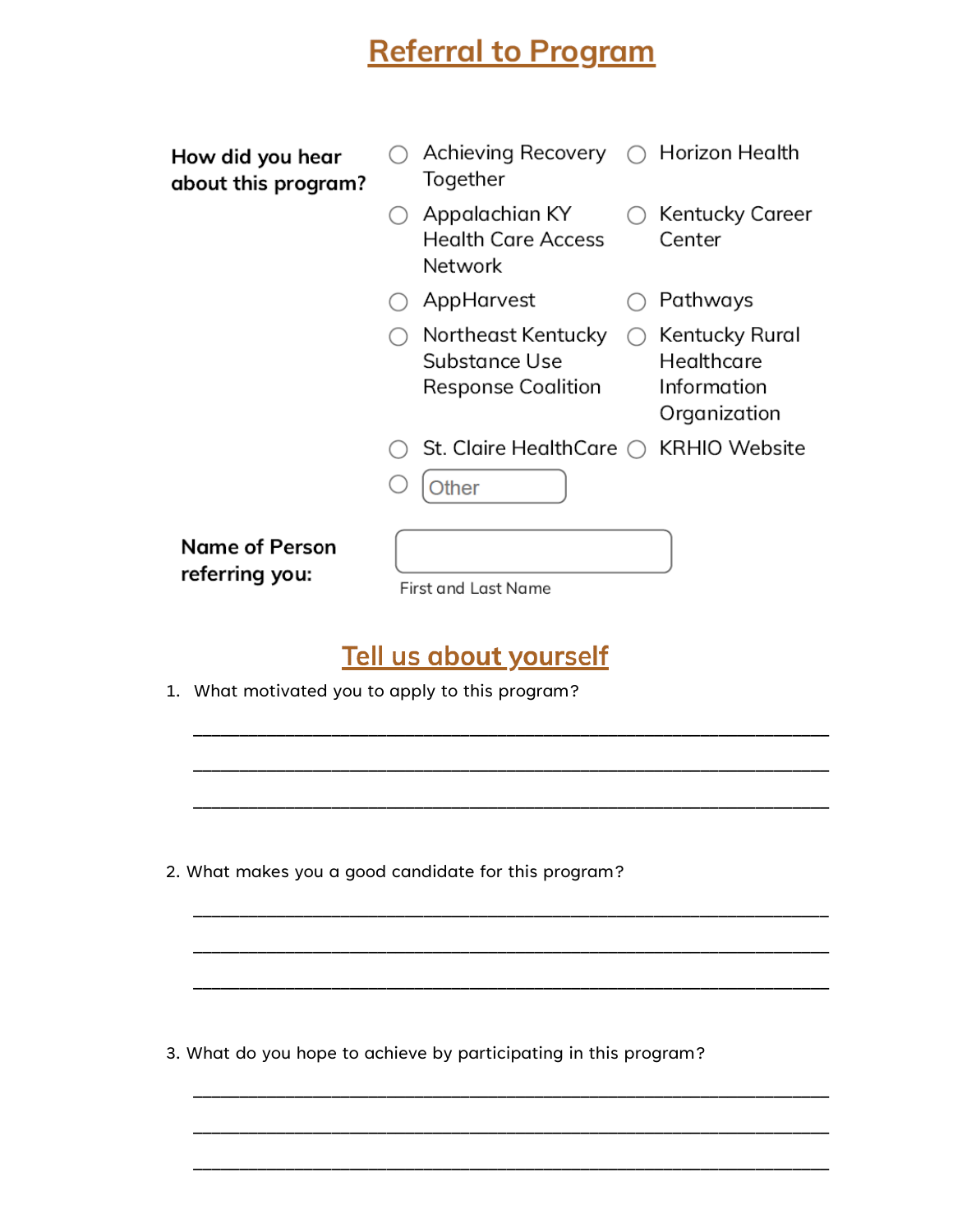| 4. How do you think you will benefit from this program? |                                                                                  |
|---------------------------------------------------------|----------------------------------------------------------------------------------|
|                                                         |                                                                                  |
|                                                         |                                                                                  |
| 5. What are your goals after completing this program?   |                                                                                  |
|                                                         |                                                                                  |
|                                                         | 6. Have you spent time incarcerated? If yes, please explain. (PLEASE NOTE: Your  |
|                                                         | answer will not determine if you get accepted or not.)                           |
|                                                         |                                                                                  |
|                                                         |                                                                                  |
|                                                         | 7. How much sustained sobriety time do you currently have?                       |
| (Indicate in Months and/or Years)                       |                                                                                  |
|                                                         | 8. Do you currently participate in a recovery program? If yes, which program? If |
| no, what do you do to maintain your sobriety?           |                                                                                  |
|                                                         |                                                                                  |
|                                                         | <b>Educational Background</b>                                                    |
| <b>Highest Degree</b><br>earned:                        | <b>GED</b>                                                                       |
| Circle One                                              | High School Diploma                                                              |
|                                                         | Some College                                                                     |
|                                                         | <b>Associates Degree</b>                                                         |
|                                                         | <b>Bachelors Degree</b>                                                          |

Masters Degree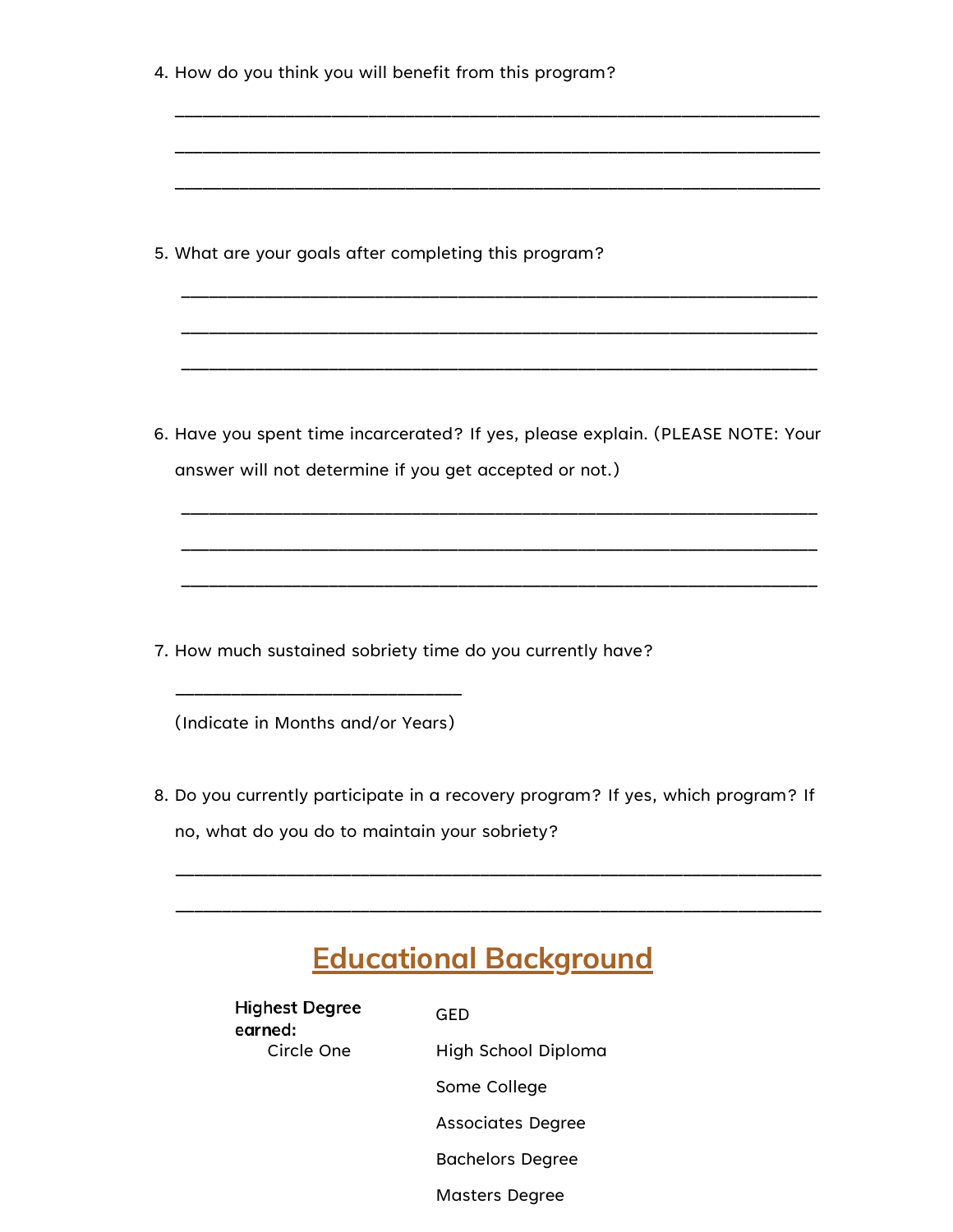## **Employment Information**

| What is your current             | $\left( \right)$ | Unemployed-Full Time Student           |
|----------------------------------|------------------|----------------------------------------|
| employment status?               |                  | Unemployed- Seeking Employment         |
|                                  |                  | <b>Employed- Part Time or Contract</b> |
|                                  |                  | Employed- Full Time                    |
|                                  |                  | Employed- Student                      |
|                                  |                  |                                        |
|                                  |                  |                                        |
|                                  |                  |                                        |
| If Unemployed-                   |                  | Yes                                    |
| Seeking<br>Employment, is it due |                  | No                                     |
| to the impact of                 |                  |                                        |
| COVID-19?                        |                  |                                        |
|                                  |                  |                                        |
| Place of employment:             |                  |                                        |
|                                  |                  |                                        |
| Current                          |                  |                                        |
| <b>Position/Title:</b>           |                  |                                        |

## **Program Placement Information**

| Which areas of this<br>program are you<br>interested in? | <b>Community Health Worker</b><br>Peer Support Specialist<br>Healthcare Information Technology Support<br>Microsoft Office Specialist Certificate |
|----------------------------------------------------------|---------------------------------------------------------------------------------------------------------------------------------------------------|
| Will you have                                            | Yes                                                                                                                                               |

| .             |
|---------------|
| $\bigcirc$ No |
|               |
|               |
|               |
|               |